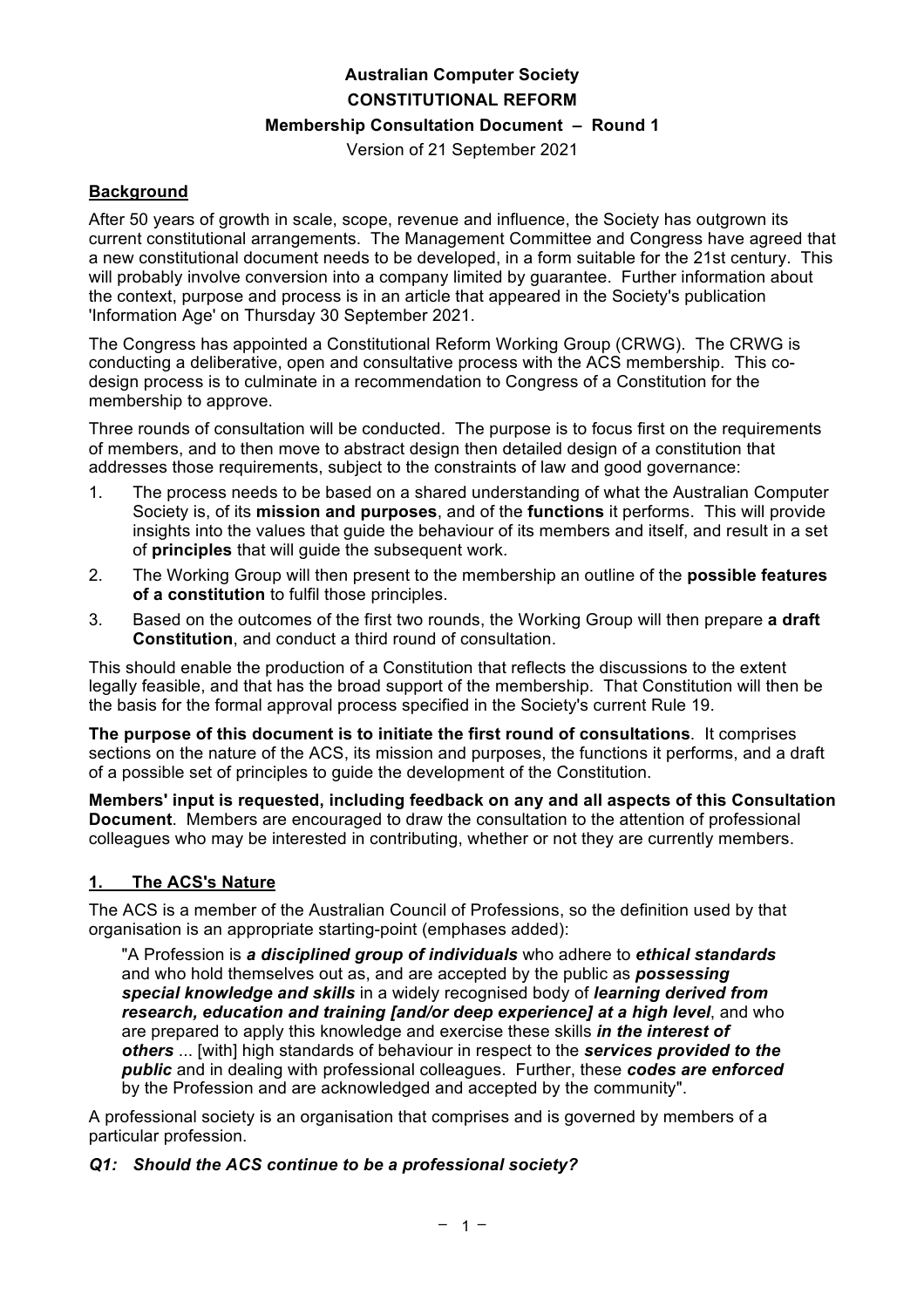# **2. The ACS's Mission and Purposes**

Although the current, formal Objects of the Society need review, they are an appropriate startingpoint for defining the mission and purposes of the organisation in the modern world.

The "Principal Object" is currently expressed as *"to promote the development of Australian information and communications technology resources"*. Changes to this expression of the Society's Mission need to accommodate the fact that it represents undertakings to regulatory agencies (ATO and ACNC), in particular in relation to the primacy of the public interest.

The current "Secondary Objects" are the:

- advancement of professional excellence in ICT;
- furthering ICT study, science and application;
- promotion, development and monitoring of competence in the practice of ICT;
- definition and promotion of the maintenance of standards of knowledge in ICT;
- support for the formulation of effective policies on ICT and related matters;
- extension of the knowledge and understanding of ICT; and
- promotion of the code of ethics.

#### *Q2: Is 'ICT' still a suitable summation of the ACS's scope? Should the breadth of coverage be clarified by including some examples of technologies within ICT?*

The term 'technology sector' seems too broad. Other terms in current use include 'digital profession(s)' and 'data profession', within the Australian Public Service. Perhaps 'ICT' should be complemented, e.g. by appending 'including such aspects as data analytics, AI and robotics'.

Some re-phrasing is suggested below. It involves replacement of the dated word 'Objects' with 'Mission and Purposes', explicit reference to benefits to the general public and benefits to members, understanding of the implications of ICT, and re-expression as intended outcomes.

Material changes to Purposes, as distinct from editorial adjustments, may require resubmission to relevant government regulators in order to maintain the Society's current approvals. Evaluations by government agencies place particular weight on the clarity of the professional society's commitment to the interests of the public.

The **Mission** of the Society is to advance the science, practice and application of information and communications technology (ICT) for the benefit of society.

In performing its Mission, the Society pursues the following **Purposes**:

- (1) The establishment and maintenance of high professional standards
- (2) The maintenance of a code of ethics and promotion of its observance
- (3) Education of its members and the community in the science, practice, application and implications of ICT
- (4) Assurance that Society Members maintain and extend their professional knowledge appropriate to their grade
- (5) Facilitation of the exchange of ideas and information among Society Members and with the community
- (6) Encouragement of and contributions to the development of knowledge and competency in ICT
- (7) The delivery of benefits to the Society's members and benefits to the public
- (8) The provision of information and advice to community leaders and decisionmakers in relation to effective policies on the science, practice, application and implications of ICT, information infrastructure resources, and related matters

#### *Q3: Are any of the terms and expressions in the Mission and Purposes misleading or dated? Should any alternative or additional terms or expressions be considered?*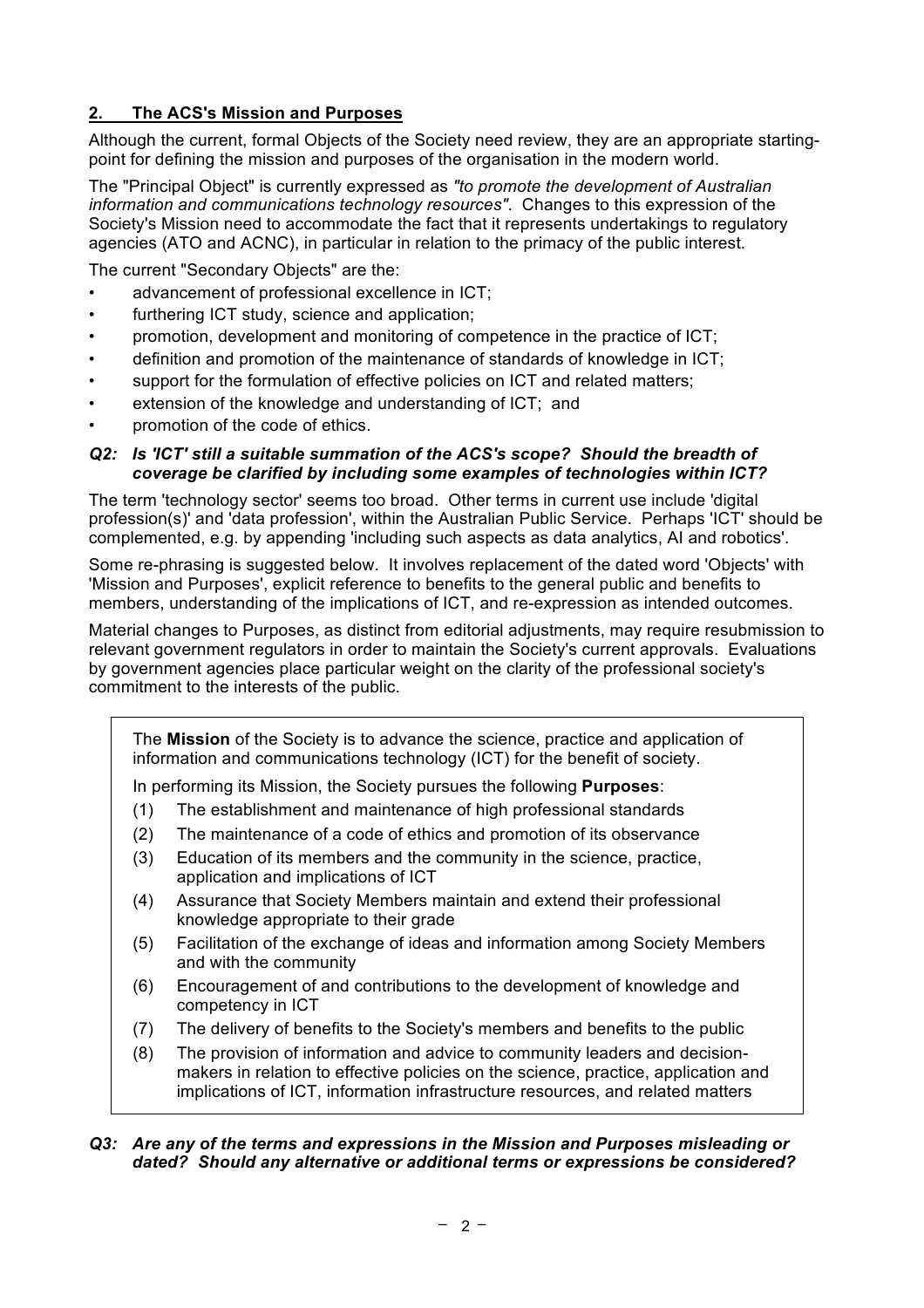## **3. Implications of the ACS's Nature, and Mission and Purposes**

The ACS's role as a professional society brings with it a number of responsibilities.

## **3.1 Primacy of the Public Interest**

It is inherent in the notion of a professional society that the public interest takes precedence over other interests. This is encapsulated in Item 1 of the ACS Code of Ethics. It is also a condition that needs to be fulfilled in order to sustain the Society's relationships with governments.

# **3.2 A Society of Professionals**

Professionals are individuals who satisfy threshold requirements in relation to intellectual understanding (by means of education), practical expertise (through training and experience), ethicality of behaviour, and the pursuit of Continuing Professional Development (CPD).

Additional categories of membership may exist, comprising in particular people who are not currently ICT professionals, such as students preparing to become professionals, retirees, and people who wish to have an affiliation with the ICT profession, such as practitioners in other fields.

Because of the centrality of professionalism to the Nature of a professional society, and in its Mission and Purposes, the Society needs to consider whether and how to transition to a position in which members only acquire voting rights when they have demonstrated that they satisfy threshold requirements.

During the last decade, the Associate grade has had no threshold requirements in relation to any of the segments of intellectual understanding, practical expertise, ethical behaviour, and continuing professional development. In view of the upward trend in Associate grade numbers, it may be that, in order to sustain its standing as a professional association, the Society needs to ensure the primacy of the professional grades, define threshold requirements, and establish transitional arrangements and pathways to accommodate the various profiles within the Associate grade.

## *Q4: Does the ACS need to re-establish threshold requirements for the Associate grade, and pathways and support processes to assist current Associates to satisfy them?*

A further possibility is the recognition of additional categories such as 'executive responsible for ICT', 'manager of ICT professionals' and 'professional user of ICT', with threshold tests appropriate to each form of professionalism, and appropriate pathways to it.

## *Q5: Should the ACS embrace managers and users of ICT, subject to defined thresholds of professionalism, as being within the scope of the Society's professional membership?*

## **3.3 A Society of Professionals and/or of Corporations**

Just as professional associations perform important functions, so too do industry associations. An important distinction between the two relates to their different Nature, and to the Mission and Purposes that they pursue, and that are expressed in their constitutions:

- A professional association includes as its primary purpose a statement that it is to act for the benefit of the public good; whereas
- An association of corporations generally has the interests of its member corporations as its primary purpose, with benefit to the public good as at best a secondary purpose.

Many ACS members are active in both categories of organisation. Industry and professional associations often have good relationships and work together where their interests coincide. There is however, always a possibility of conflict, due to the differences in their Nature, Mission and Purposes, and the adoption of different policy positions on particular issues.

This potential for conflict challenges a professional organisation that has structural relationships with associations of corporations. ACS acquired several industry associations in 2019. **We are therefore seeking members' thoughts on how this potential for conflict might be handled in the new constitutional structure.**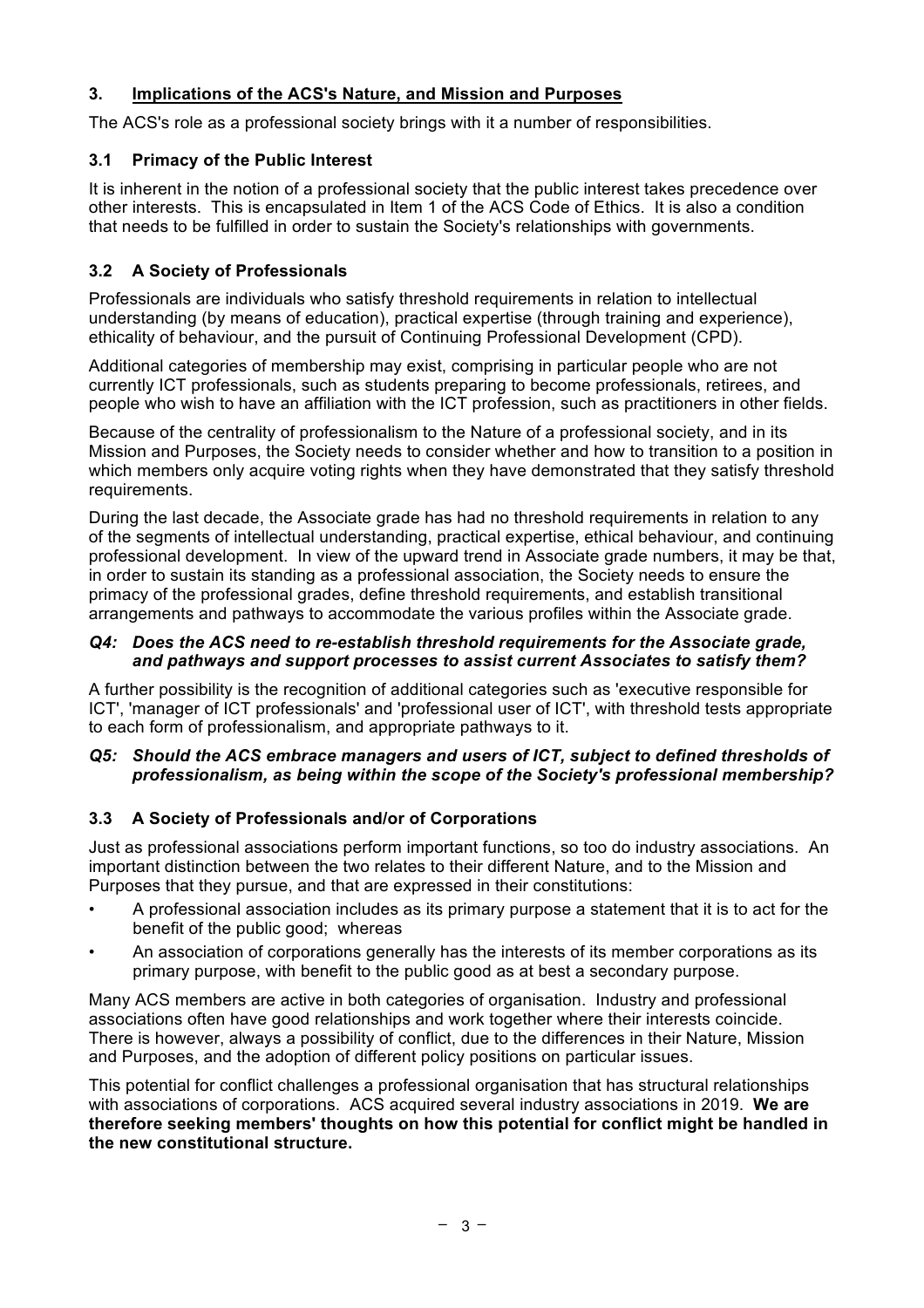Some of the possible approaches suggested to us are:

- The establishment of an operating subsidiary (e.g. ACS Enterprises Pty Ltd), with the ACS exercising control over that subsidiary and applying ethical investment principles to it. However, this would on occasions constrain the freedom of the industry associations to represent the interests of their corporate members.
- An arrangement such as that adopted by Engineers Australia, which provides a home for a range of 'Technical Societies', some of which are professional in nature, while others are relatively small, specialised industry associations
- A decision that the risk of such conflict is so small that it can be ignored
- Implementation of risk mitigation strategies that reduce the harm to both the professional association and the industry associations to a sufficiently low level
- Reconsideration of the future of the existing industry associations, but in any case ensuring an orderly process that enables all parties to perform their functions and prosper

#### **We encourage your thoughts and suggestions on the issues canvassed in this section, and on any other relevant aspects not addressed here. In particular:**

*Q6: Should the ACS devise a risk-managed way to host industry associations in order to avoid harm to the professional society and relevant industry associations, or should the Society devise an organisational structure that avoids tensions between their distinct objectives, stakeholders and value-sets?*

## **4. The ACS's Key Functions**

A professional society, in order to reflect its Nature, and to fulfil its Mission and Purposes as discussed in the previous sections, needs to perform a wide variety of functions. *Appendix A* lists functions that are key to the achievement of the ACS's Mission and Purposes, as reflected in its current constitutional documents, web-site and practices. Consideration has also been given to the functions performed by a range of other such organisations.

Distilling those functions suggests the following clusters:

- **Professional Standards** including the Code of Ethics, ICT technical standards, ICT bodies of knowledge, express entry criteria, application assessment, accreditation of educational providers and courses for entry qualifications and for postgraduate and professional studies
- **Professional Development** including provision of professional education programs and of continuing professional development events, the operation of communities of practice, learned publications, professional publications
- **Benefits for the Public and Members** including community outreach, networking events, facilitation of communications among members, information resources, professional insurance, career advice, employment assistance, advocacy to governments
- **Public Policy** including public statements, submissions and publications in relation to ICT and information infrastructure resources, their applications, and their implications

#### **We encourage your thoughts and suggestions in relation to the Society's Key Functions. In particular:**

## *Q7: Are any functions of the ACS missing, under-emphasised, or over-emphasised?*

## **5. The ACS's Commercial Business Lines**

The ACS has been active, and successful, in seeking business lines that can generate surplus to support the achievement of its Mission and Purposes. However, members may consider that some factors relating to the Society's business-lines should be addressed in the Constitution.

Here are some factors that members might wish to consider:

• Specify that revenue-generating activities need to be not inconsistent with the Nature of the Society, and, for example, its Objects and Code of Ethics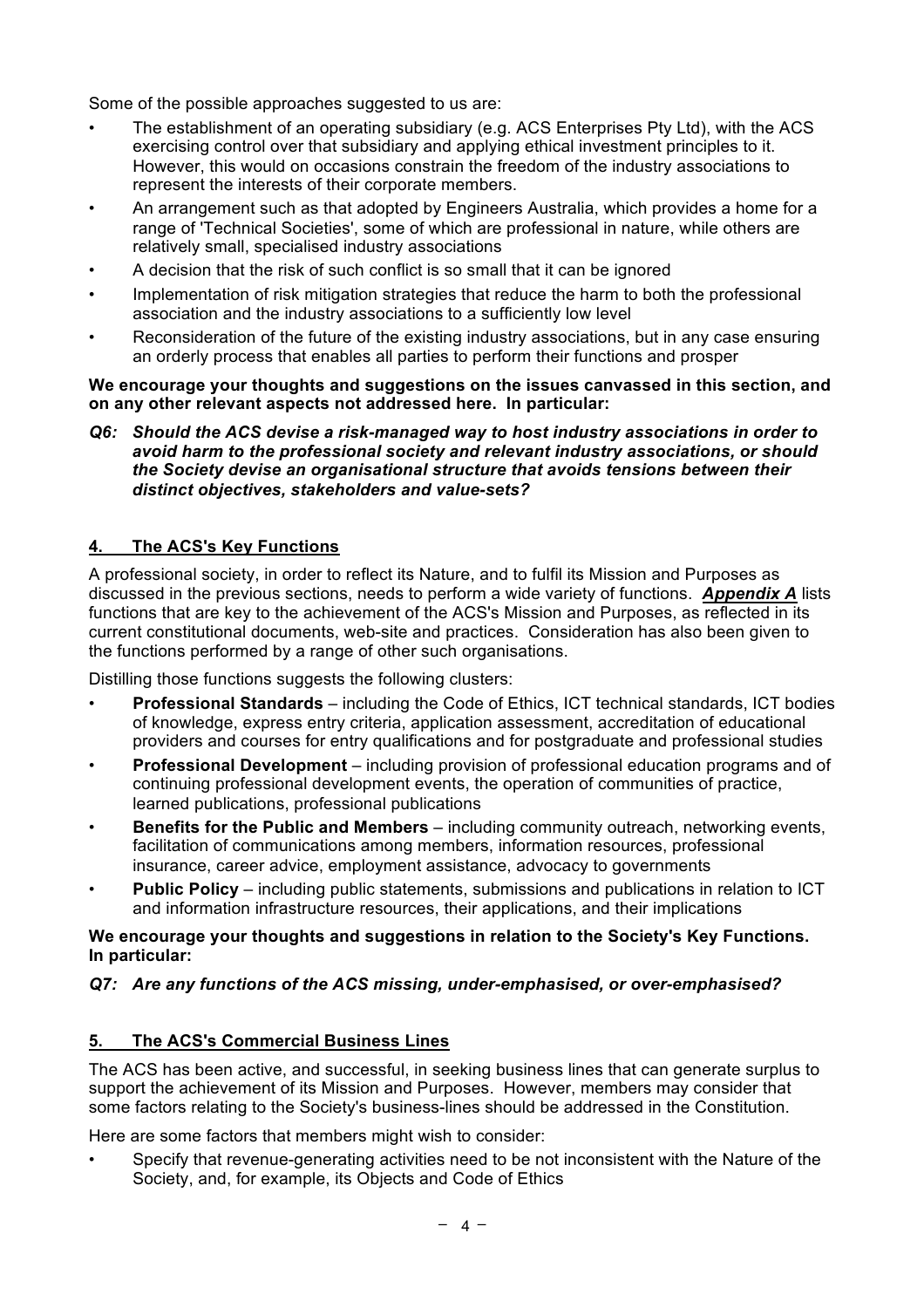• Specify structural separation between ACS as a professional association and the commercial business lines that it operates.

Commercial business lines exist primarily to generate revenue to support the activities of ACS as a professional association and it should be clear that they are doing so. Separation between the professional association and supporting business-lines could have the advantage of providing for a Board with business expertise.

However, some business-lines may also offer potential synergies with other ACS functions, including means of engagement with particular categories of external organisations

- Embed a framework for the allocation of surplus arising from business-lines
- Strongly emphasise the allocation of surplus to the Key Functions, as discussed in 4. above
- Ensure that lower-priority functions do not absorb material amounts of the surplus arising from business-lines

#### **We encourage your thoughts on this, and alternative and additional suggestions. In particular:**

*Q8: Is substantial, direct support for innovation, for example through the ACS Labs Division, a key function of the ACS? If so, to what level should the Society support the activity from its available surplus?*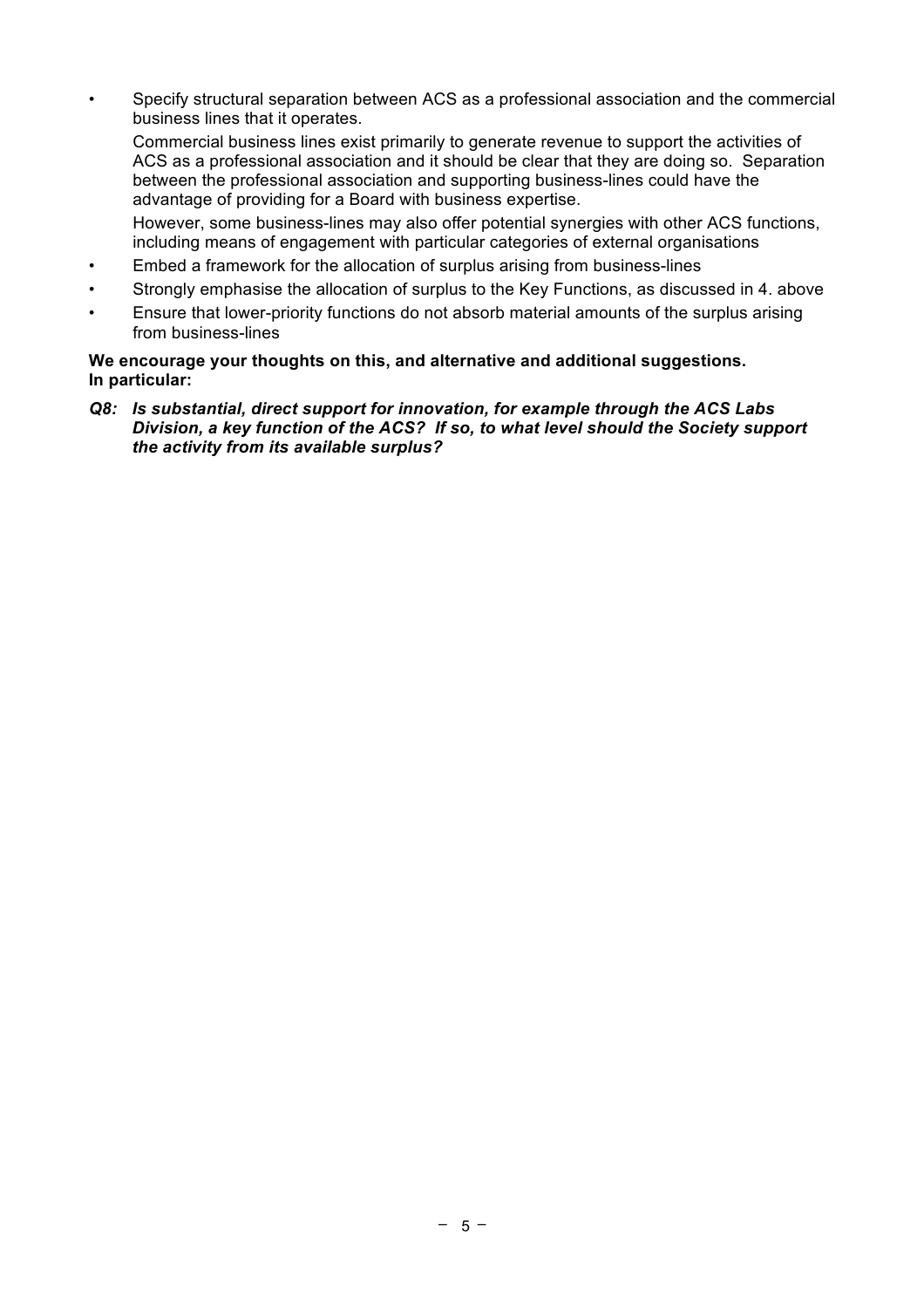## **6. Towards Principles to Guide the Drafting of the New Constitution**

The preceding discussions identify a significant range of issues that need to be satisfactorily resolved as part of the process of establishing requirements for the Society's new constitution.

A set of Principles is needed, to encapsulate the Society's values, purposes and priorities. This section suggests a set of draft principles.

**It is stressed that these draft principles are intended as a basis for discussion and challenge**. Their purpose is to assist in the emergence of a shared understanding of what the Society's membership as a whole wants the Constitution, and the governance structures and processes of the Society, to be like.

## **The Draft Meta-Principle**

The following Meta-Principle underpins the others:

**(0) The Centrality of the Professional Membership** Members may want the Constitution to entrench direct involvement of the professional membership in the determination of the Society's values, purposes, strategy and priorities.

**We seek your thoughts on whether this is an appropriate foundational statement.**

## **The Draft Principles**

**In all cases, members' thoughts and suggestions are sought on the issues canvassed.**

## **(1) Embodiment of Values**

Reflecting the Nature of a professional society, members may want the Constitution to embody its values, including those in the Code of Ethics, and particularly the primacy of the public interest.

## **(2) Behaviour Consistent with Values**

Reflecting the Society's Nature, members may want the Constitution to provide assurance that business objectives, strategies, priorities, judgements, policies and practices are based on, and are at all times consistent with, the Society's purposes and values.

#### *Q9: How should the ACS ensure its business-lines are consistent with the Society's values?*

In particular, members may see the Society's business lines as means to an end, not ends in themselves. Further, they may want prioritisation of the allocation of surpluses from operational activities to reflect the Society's Nature, Mission, Purposes and Key Functions.

For example, these principles could be one possible basis for ACS strategic decisions:

- 1. ACS is to pursue sufficiently diverse sources of revenue beyond membership fees, provided that each business-line is not inconsistent with the Society's values.
- 2. In allocating surplus arising from business-lines, ACS is to prioritise expenditure on the ACS's Key Functions, in particular services to the public and to the membership.
- 3. Business-lines that do not deliver surplus are to be limited to activities that are closely related to the Society's Key Functions, or that absorb only small-scale cross-subsidies.

## *Q10: How should the ACS allocate available surplus?*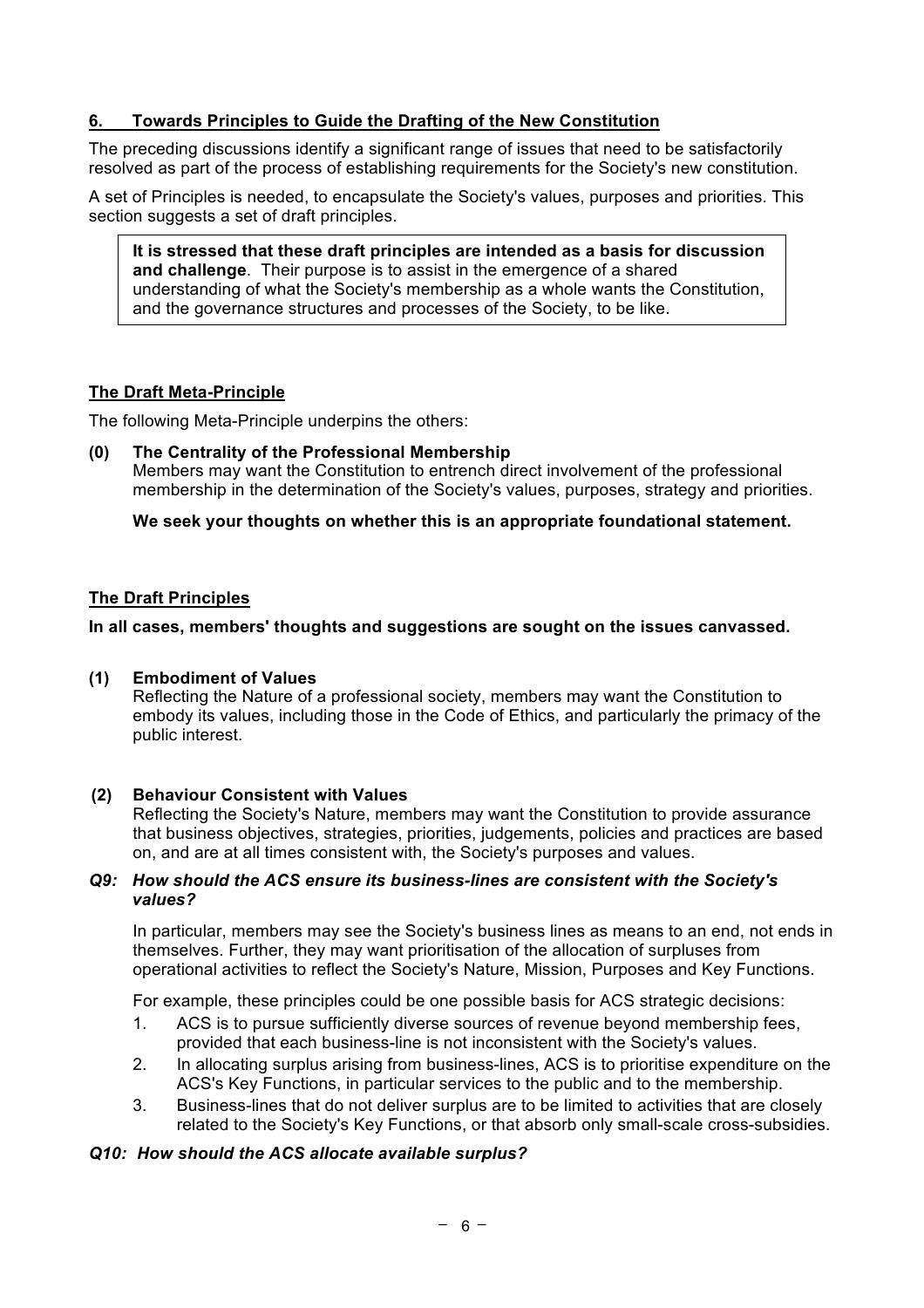## **(3) Dispersed Responsibilities, Powers and Funds**

Reflecting the Society's Nature, members may want the Constitution to allocate responsibilities, powers and funding according to the principle of subsidiarity, i.e. decisions are to be made only as remotely from the members as is justified.

For example, standards and public policy positions need to be consistent nationwide; whereas outreach and events with a local footprint, especially events with a large interpersonal networking component, service local needs and can be run by the local Branch.

#### *Q11: Should ACS Branches continue to have primary responsibility for activities within their geographical area, and powers and resources to enable them to perform those activities?*

#### **(4) Sub-Societies or Colleges**

Considerable fragmentation of specialisations has occurred within ICT, and codified knowledge can now be acquired from a wide range of sources. Members may want the ACS to have the constitutional capability to operate as an umbrella organisation or hub, which fosters and administers specialist associations.

#### *Q12: Should the ACS have the constitutional capability to operate as an umbrella organisation or hub, which fosters and administers specialist associations?*

#### **(5) Open Nomination Processes for Board Positions**

Good governance requires that the Board as a whole have the skills, commitment and knowledge of the Society and the ICT industry. This suggests that nominations will most appropriately be from among experienced and senior professional members. However, provisions are needed to safeguard the retention of corporate memory, in particular through careful design of election cycles and terms.

In addition, mechanisms to ensure breadth, depth and diversity of expertise need to mature in concert with Australian law and good practice, rather than move out ahead of it. There is a particular need for training for governing committee members and for ready access by them to professional advice, e.g. in relation to negotiations re senior staff contracts and KPIs.

#### *Q13: Should any professional ACS member be able to nominate as an ACS Director, or should ACS anticipate future legal requirements and require relevant qualifications, or evidence of prior expertise and experience in the work of association or corporate Boards?*

## **(6) A Dual-Electorate Mechanism to Ensure Balance among Interests**

To reflect the twin factors of being both national and regionally diverse, members may want the Constitution to adopt the principle applied in the Australian Constitution, whereby some Directors are elected by the voting members as a whole, and some by an electoral college comprising members drawn equally from each Branch.

## **(7) Workable Delegations**

Both the practicalities of operating the Society, and the law, demand that the constitution establish and enable delegations of responsibility, powers and accountability, so that the Board, other internal organs, and the senior staff-member and staff, can conduct the Society's ongoing business in an efficient and effective manner, with the scope for sufficient flexibility, adaptability, growth and extensibility.

This implies:

• **carefully framed delegation of responsibilities to the Board**, with responsibility balanced by transparency, accountability, and actionable rights and remedies for members in relation to the Board's behaviour relative to the Society's Nature, Mission, Purposes, the delegation provided, and trust; and

• **carefully framed delegation of the Board's and other internal organs' tasks and powers to the staff through the senior staff-member,**  with responsibility accompanied by transparency, accountability and effective controls by the Board of the staff, through the senior staff-member.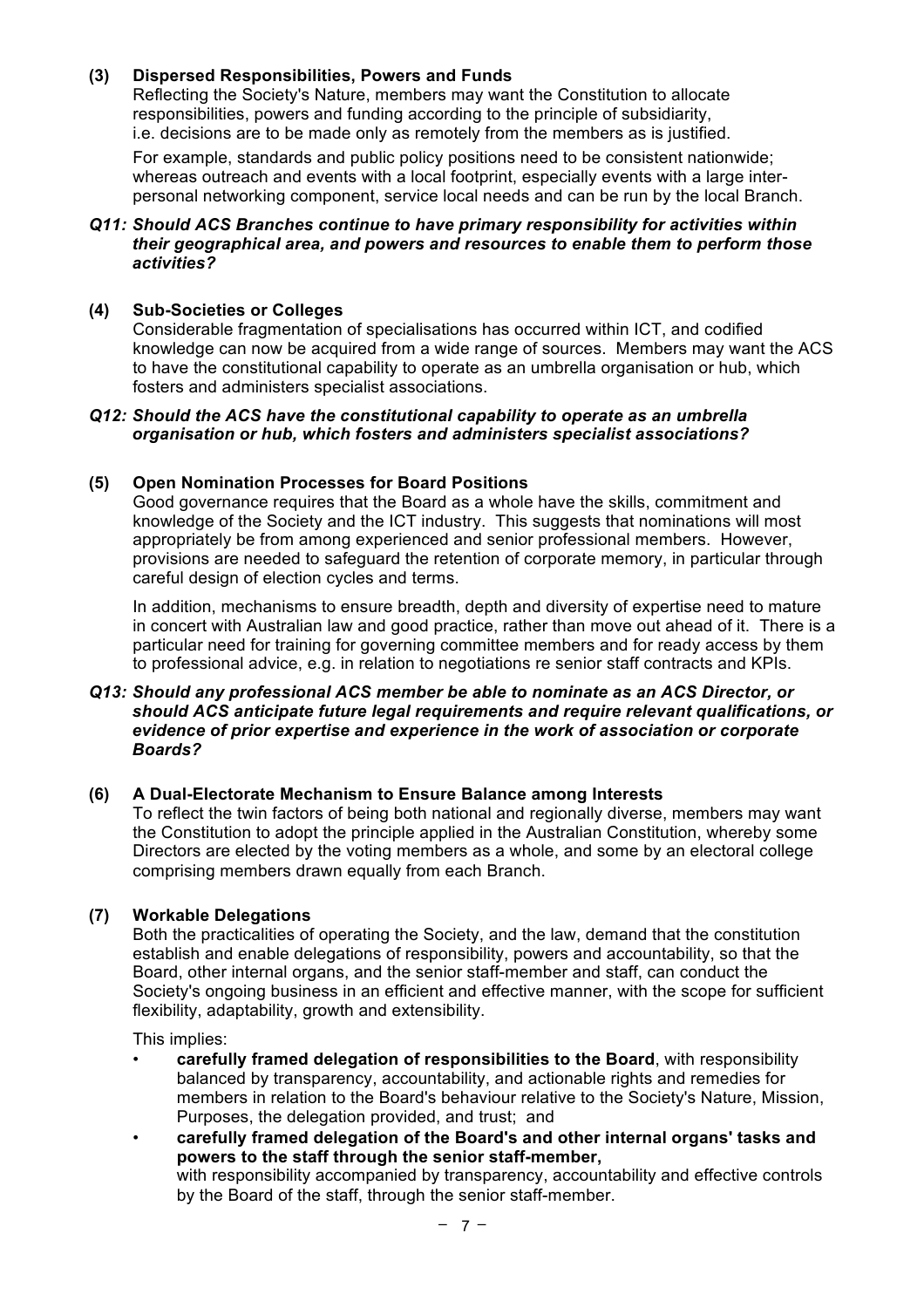#### **(8) Accountability and Transparency to and Engagement with Members**

Good governance requires timely and balanced disclosure of all matters that may have a material effect on the interests of the members and the public.

Members may also want the Constitution to require that members' input and feedback be gathered, and that the Board and management be responsive to members' input and feedback.

#### **(9) Endorsement by the Professional Membership of Key Policies**

Members may want the Constitution to include a further feature of the Society's accountability mechanisms. This may require that any changes to the policies that define the Society's internal structures, processes, norms and priorities need to be consistent with the Society's Nature, Mission and Purposes, and that the members would need to endorse the changes. This could be achieved in a prompt and timely manner using electronic communications and secure online voting facilities.

#### *Q14: What member involvement is appropriate for the creation and amendment of key policies that define the ACS's internal structures, processes, norms and priorities?*

#### **(10) The Potential Role of Branches**

National matters are appropriately the responsibility of national organs.

However, reflecting the Society's Nature, and the principle of subsidiarity in Draft Principle (3) above, members may want the Constitution to feature elected Branch Committees each of which has authority in relation to activities within its own geographical area, is assured of resources, and has effective working relationships with Branch staff.

Good governance requires that such Committees be subject to transparency and accountability requirements to Branch members and to the Board, and be subject to financial management norms.

#### **(11) Appropriate Governance**

Subject to the other Principles, the structure, powers, processes and responsibilities must be workable, with necessary controls designed so that they do not lead to governance paralysis, and do not seriously harm the capacity of the Society to make decisions and take actions sufficiently quickly.

## **(12) Legal Compliance**

The constitutional document must be compliant with relevant laws, including the Corporations Act and requirements of Company Limited by Guarantee, and the ACNC Act.

#### **Your thoughts and suggestions are sought on any and all of the above draft Principles.**